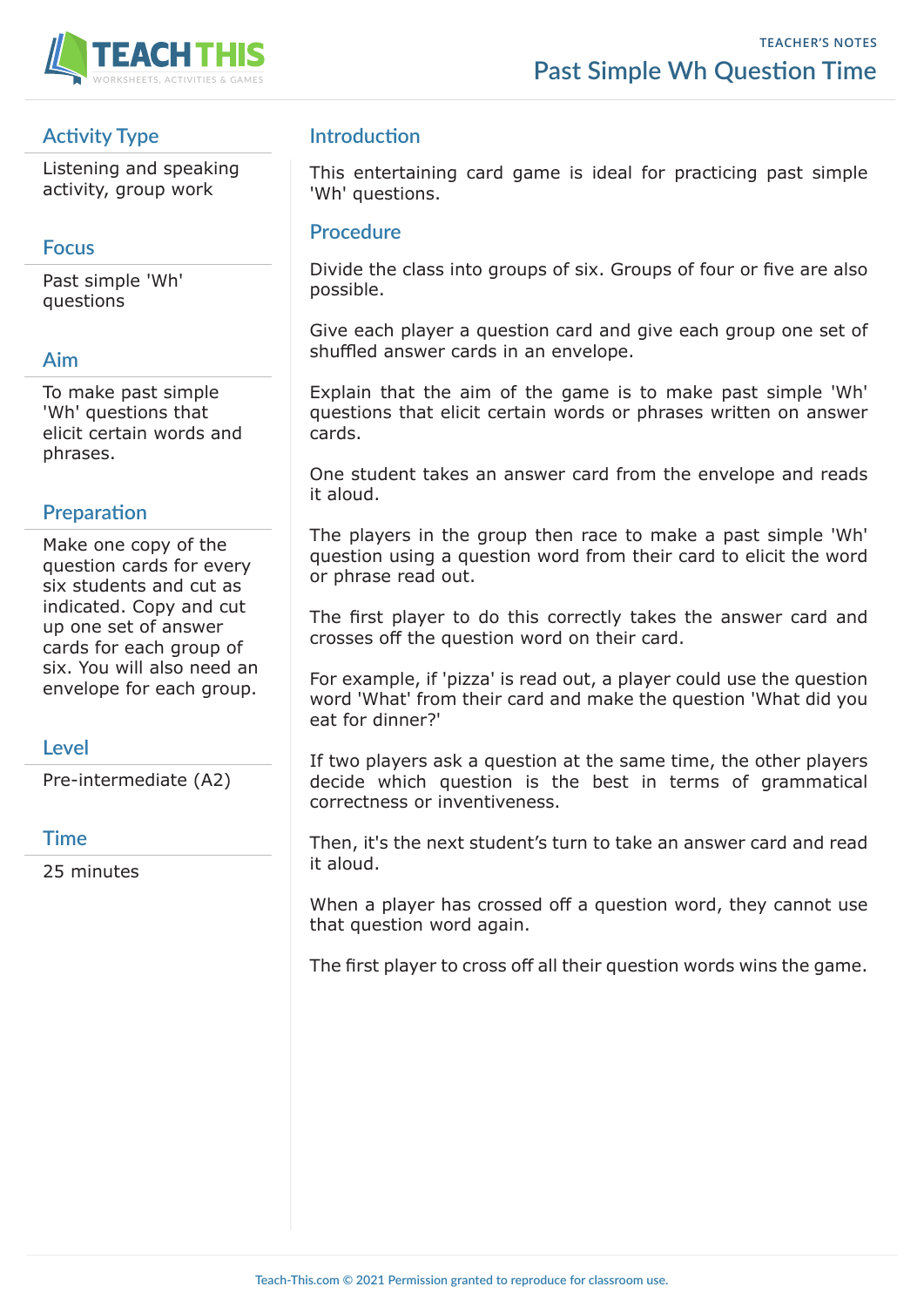

# **Question cards**

|        | What     | When        | What     | When        |
|--------|----------|-------------|----------|-------------|
|        | Where    | Who         | Where    | Who         |
|        | Why      | How         | Why      | How         |
|        | Which    | What colour | Which    | What colour |
|        | How many | How much    | How many | How much    |
| $\chi$ | What     | When        | What     | When        |
|        | Where    | Who         | Where    | Who         |
|        | Why      | How         | Why      | How         |
|        | Which    | What colour | Which    | What colour |
|        | How many | How much    | How many | How much    |
|        | What     | When        | What     | When        |
|        | Where    | Who         | Where    | Who         |
|        | Why      | How         | Why      | How         |
|        | Which    | What colour | Which    | What colour |
|        | How many | How much    | How many | How much    |